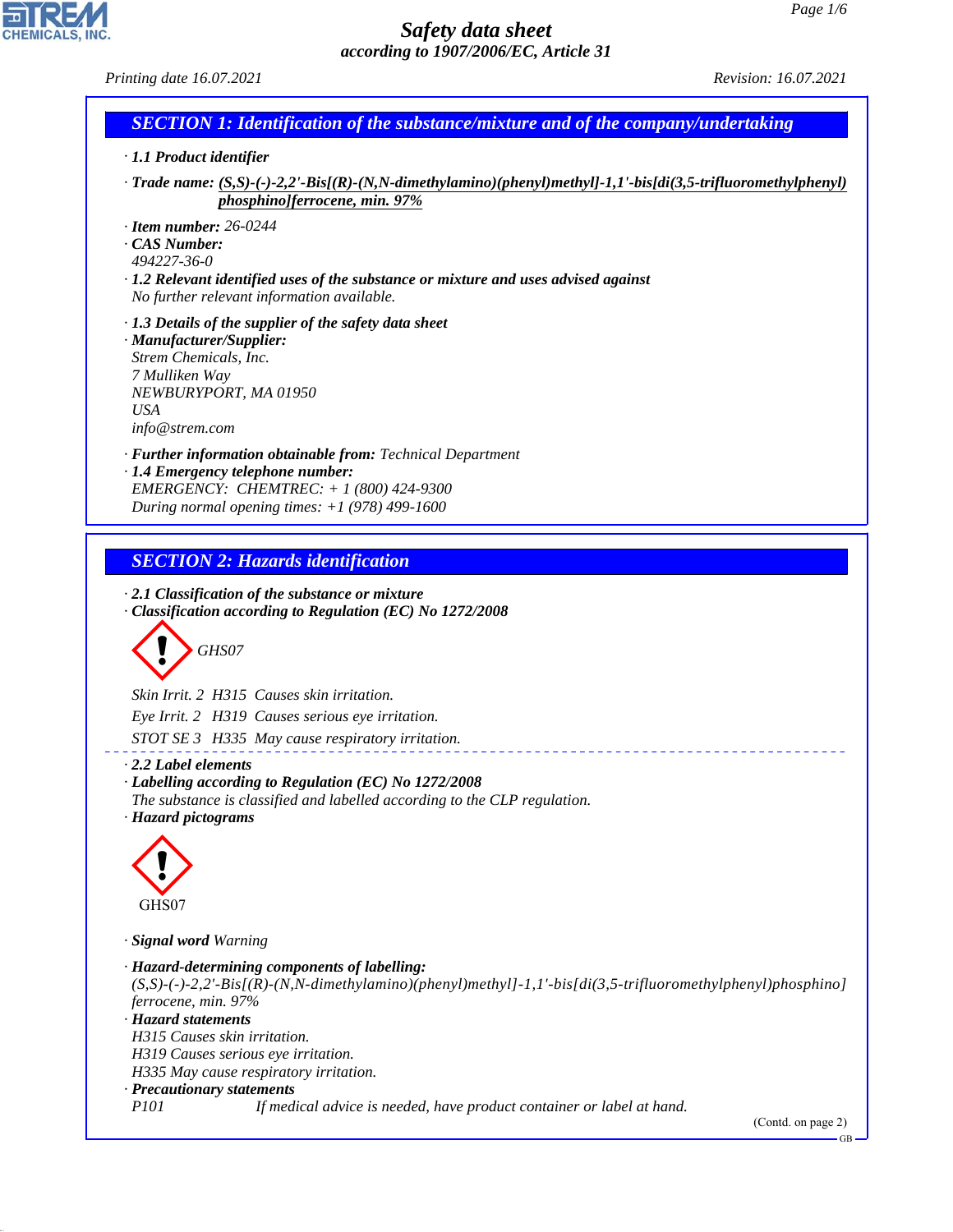*Printing date 16.07.2021 Revision: 16.07.2021*

*Trade name: (S,S)-(-)-2,2'-Bis[(R)-(N,N-dimethylamino)(phenyl)methyl]-1,1'-bis[di(3,5-trifluoromethylphenyl) phosphino]ferrocene, min. 97%*

|                           | (Contd. of page 1)                                                                                    |
|---------------------------|-------------------------------------------------------------------------------------------------------|
| <i>P102</i>               | Keep out of reach of children.                                                                        |
| <i>P103</i>               | Read label before use.                                                                                |
| P <sub>262</sub>          | Do not get in eyes, on skin, or on clothing.                                                          |
| P <sub>280</sub>          | Wear protective gloves/protective clothing/eye protection/face protection.                            |
|                           | P305+P351+P338 IF IN EYES: Rinse cautiously with water for several minutes. Remove contact lenses, if |
|                           | present and easy to do. Continue rinsing.                                                             |
| $P304 + P340$             | IF INHALED: Remove person to fresh air and keep comfortable for breathing.                            |
| $P403 + P233$             | Store in a well-ventilated place. Keep container tightly closed.                                      |
| <i>P501</i>               | Dispose of contents/container in accordance with local/regional/national/international                |
|                           | regulations.                                                                                          |
| $\cdot$ 2.3 Other hazards |                                                                                                       |

*· Results of PBT and vPvB assessment*

*· PBT: Not applicable.*

*· vPvB: Not applicable.*

# *SECTION 3: Composition/information on ingredients*

*· 3.1 Chemical characterisation: Substances*

- *· CAS No. Description*
- *494227-36-0 (S,S)-(-)-2,2'-Bis[(R)-(N,N-dimethylamino)(phenyl)methyl]- 1,1'-bis[di(3,5-trifluoromethylphenyl)phosphino]ferrocene,*

 *min. 97%*

## *SECTION 4: First aid measures*

*· 4.1 Description of first aid measures*

*· After inhalation: In case of unconsciousness place patient stably in side position for transportation.*

- *· After skin contact: Immediately wash with water and soap and rinse thoroughly.*
- *· After eye contact:*
- *Rinse opened eye for several minutes under running water. If symptoms persist, consult a doctor.*
- *· After swallowing: If symptoms persist consult doctor.*
- *· 4.2 Most important symptoms and effects, both acute and delayed No further relevant information available.*
- *· 4.3 Indication of any immediate medical attention and special treatment needed*

*No further relevant information available.*

## *SECTION 5: Firefighting measures*

*· 5.1 Extinguishing media*

*· Suitable extinguishing agents: Use fire extinguishing methods suitable to surrounding conditions.*

*· 5.2 Special hazards arising from the substance or mixture No further relevant information available.*

*· 5.3 Advice for firefighters*

44.1.1

*· Protective equipment: No special measures required.*

## *SECTION 6: Accidental release measures*

*· 6.1 Personal precautions, protective equipment and emergency procedures Not required.*

- *· 6.2 Environmental precautions: No special measures required.*
- *· 6.3 Methods and material for containment and cleaning up:*

*Dispose contaminated material as waste according to item 13.*

(Contd. on page 3)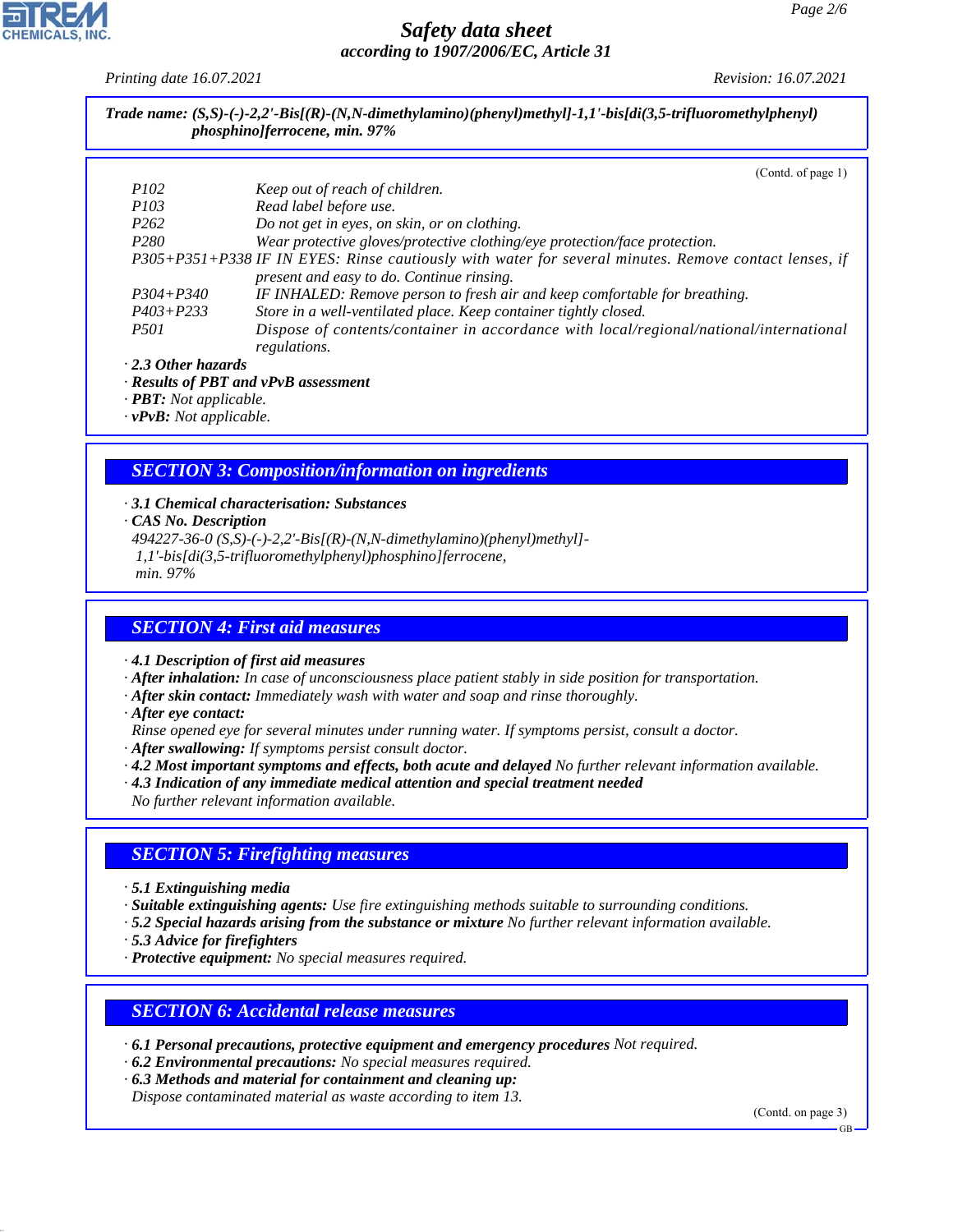*Printing date 16.07.2021 Revision: 16.07.2021*

*Trade name: (S,S)-(-)-2,2'-Bis[(R)-(N,N-dimethylamino)(phenyl)methyl]-1,1'-bis[di(3,5-trifluoromethylphenyl) phosphino]ferrocene, min. 97%*

(Contd. of page 2)

*Ensure adequate ventilation.*

- *· 6.4 Reference to other sections*
- *See Section 7 for information on safe handling.*
- *See Section 8 for information on personal protection equipment.*

*See Section 13 for disposal information.*

## *SECTION 7: Handling and storage*

- *· 7.1 Precautions for safe handling No special precautions are necessary if used correctly.*
- *· Information about fire and explosion protection: No special measures required.*
- *· 7.2 Conditions for safe storage, including any incompatibilities*
- *· Storage:*
- *· Requirements to be met by storerooms and receptacles: No special requirements.*
- *· Information about storage in one common storage facility: Not required.*
- *· Further information about storage conditions: Keep container tightly sealed.*
- *· 7.3 Specific end use(s) No further relevant information available.*

*SECTION 8: Exposure controls/personal protection*

- *· Additional information about design of technical facilities: No further data; see item 7.*
- *· 8.1 Control parameters*
- *· Ingredients with limit values that require monitoring at the workplace: Not required.*
- *· Additional information: The lists valid during the making were used as basis.*
- *· 8.2 Exposure controls*
- *· Personal protective equipment:*
- *· General protective and hygienic measures:*

*Keep away from foodstuffs, beverages and feed. Immediately remove all soiled and contaminated clothing Wash hands before breaks and at the end of work. Avoid contact with the eyes and skin.*

*· Respiratory protection:*

*In case of brief exposure or low pollution use respiratory filter device. In case of intensive or longer exposure use self-contained respiratory protective device.*

*· Protection of hands:*



44.1.1

\_S*Protective gloves*

*The glove material has to be impermeable and resistant to the product/ the substance/ the preparation. Due to missing tests no recommendation to the glove material can be given for the product/ the preparation/ the chemical mixture.*

*Selection of the glove material on consideration of the penetration times, rates of diffusion and the degradation · Material of gloves*

*The selection of the suitable gloves does not only depend on the material, but also on further marks of quality and varies from manufacturer to manufacturer.*

*· Penetration time of glove material*

*The exact break through time has to be found out by the manufacturer of the protective gloves and has to be observed.*

(Contd. on page 4)

GB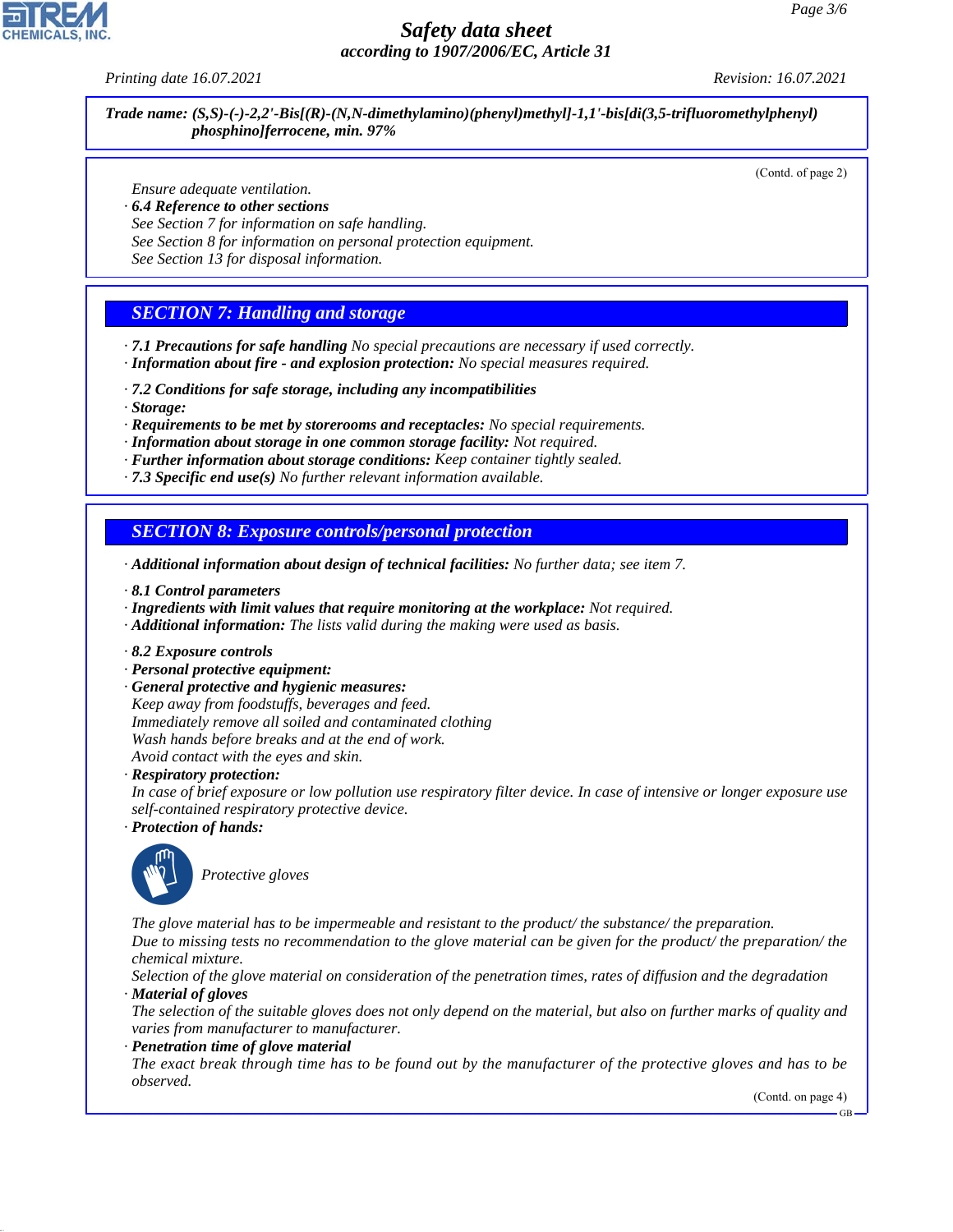| $\cdot$ Eye protection:                                     |                                               | (Contd. of page 3) |
|-------------------------------------------------------------|-----------------------------------------------|--------------------|
|                                                             |                                               |                    |
| Tightly sealed goggles                                      |                                               |                    |
| · 9.1 Information on basic physical and chemical properties |                                               |                    |
| <b>General Information</b>                                  |                                               |                    |
| $\cdot$ Appearance:                                         |                                               |                    |
| Form:                                                       | Solid                                         |                    |
| Colour:<br>$\cdot$ Odour:                                   | Orange<br><b>Odourless</b>                    |                    |
| · Odour threshold:                                          | Not determined.                               |                    |
| $\cdot$ pH-value:                                           | Not applicable.                               |                    |
|                                                             |                                               |                    |
| Change in condition<br>Melting point/freezing point:        | Undetermined.                                 |                    |
| Initial boiling point and boiling range: Undetermined.      |                                               |                    |
| · Flash point:                                              | Not applicable.                               |                    |
| · Flammability (solid, gas):                                | Not determined.                               |                    |
| · Ignition temperature:                                     |                                               |                    |
| <b>Decomposition temperature:</b>                           | Not determined.                               |                    |
| · Auto-ignition temperature:                                | Not determined.                               |                    |
| · Explosive properties:                                     | Product does not present an explosion hazard. |                    |
| · Explosion limits:                                         |                                               |                    |
| Lower:                                                      | Not determined.                               |                    |
| <b>Upper:</b>                                               | Not determined.                               |                    |
| · Vapour pressure:                                          | Not applicable.                               |                    |
| $\cdot$ Density:                                            | Not determined.                               |                    |
| · Relative density                                          | Not determined.                               |                    |
| · Vapour density                                            | Not applicable.                               |                    |
| $\cdot$ Evaporation rate                                    | Not applicable.                               |                    |
| · Solubility in / Miscibility with                          |                                               |                    |
| water:                                                      | Insoluble.                                    |                    |
| · Partition coefficient: n-octanol/water:                   | Not determined.                               |                    |
| · Viscosity:                                                |                                               |                    |
| Dynamic:                                                    | Not applicable.                               |                    |
| Kinematic:                                                  | Not applicable.                               |                    |
| · Solvent content:                                          |                                               |                    |
| Organic solvents:                                           | $0.0\%$                                       |                    |
| $VOC$ (EC)                                                  | $0.00\%$                                      |                    |
| Solids content:                                             | 100.0%                                        |                    |

(Contd. on page 5)



44.1.1

*Printing date 16.07.2021 Revision: 16.07.2021*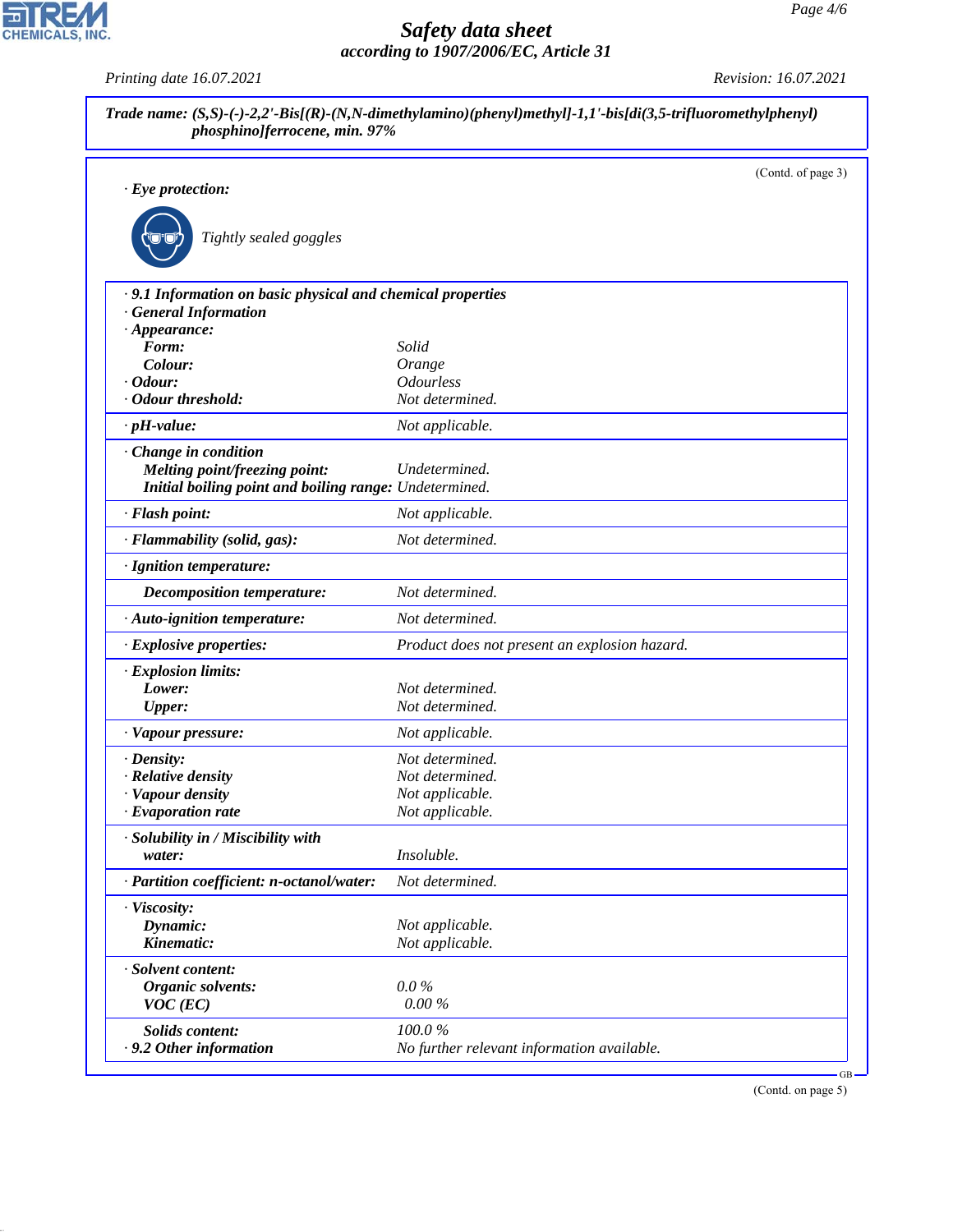*Printing date 16.07.2021 Revision: 16.07.2021*

*Trade name: (S,S)-(-)-2,2'-Bis[(R)-(N,N-dimethylamino)(phenyl)methyl]-1,1'-bis[di(3,5-trifluoromethylphenyl) phosphino]ferrocene, min. 97%*

(Contd. of page 4)

## *SECTION 10: Stability and reactivity*

- *· 10.1 Reactivity No further relevant information available.*
- *· 10.2 Chemical stability*
- *· Thermal decomposition / conditions to be avoided: No decomposition if used according to specifications.*
- *· 10.3 Possibility of hazardous reactions No dangerous reactions known.*
- *· 10.4 Conditions to avoid No further relevant information available.*
- *· 10.5 Incompatible materials: No further relevant information available.*
- *· 10.6 Hazardous decomposition products: No dangerous decomposition products known.*

## *SECTION 11: Toxicological information*

- *· 11.1 Information on toxicological effects*
- *· Acute toxicity Based on available data, the classification criteria are not met.*
- *· Primary irritant effect:*
- *· Skin corrosion/irritation*
- *Causes skin irritation.*
- *· Serious eye damage/irritation*
- *Causes serious eye irritation.*
- *· Respiratory or skin sensitisation Based on available data, the classification criteria are not met.*
- *· CMR effects (carcinogenity, mutagenicity and toxicity for reproduction)*
- *· Germ cell mutagenicity Based on available data, the classification criteria are not met.*
- *· Carcinogenicity Based on available data, the classification criteria are not met.*
- *· Reproductive toxicity Based on available data, the classification criteria are not met.*
- *· STOT-single exposure*
- *May cause respiratory irritation.*
- *· STOT-repeated exposure Based on available data, the classification criteria are not met.*
- *· Aspiration hazard Based on available data, the classification criteria are not met.*

## *SECTION 12: Ecological information*

*· 12.1 Toxicity*

- *· Aquatic toxicity: No further relevant information available.*
- *· 12.2 Persistence and degradability No further relevant information available.*
- *· 12.3 Bioaccumulative potential No further relevant information available.*
- *· 12.4 Mobility in soil No further relevant information available.*
- *· Additional ecological information:*
- *· General notes: Not known to be hazardous to water.*
- *· 12.5 Results of PBT and vPvB assessment*
- *· PBT: Not applicable.*
- *· vPvB: Not applicable.*
- *· 12.6 Other adverse effects No further relevant information available.*

## *SECTION 13: Disposal considerations*

- *· 13.1 Waste treatment methods*
- *· Recommendation*

44.1.1

*Must not be disposed together with household garbage. Do not allow product to reach sewage system.*

GB